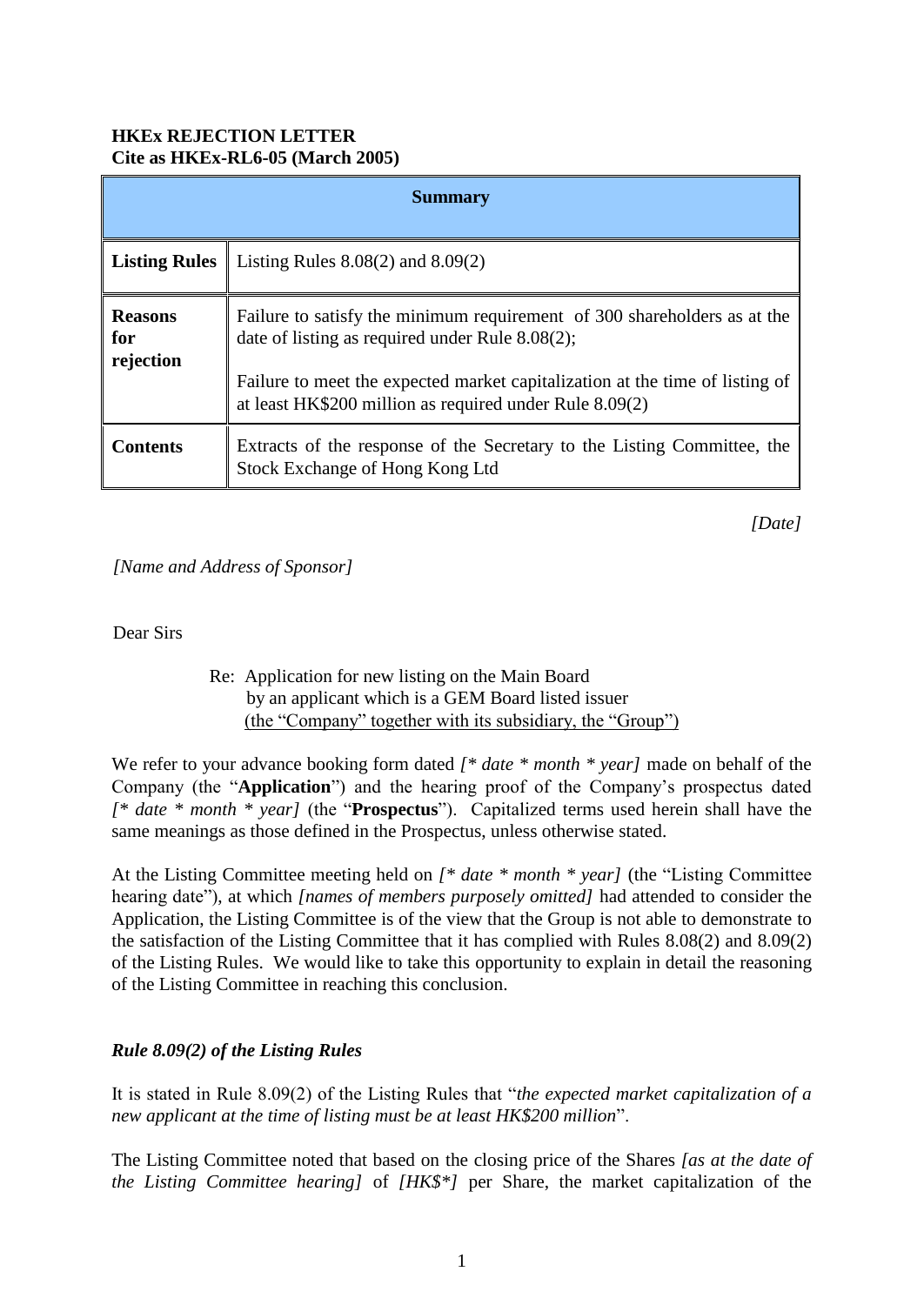Company is approximately *[an amount less than HK\$200 million]* , which does not meet the requirement under Rule 8.09(2). The Listing Committee noted the following arguments of the Sponsors to justify that the Company would be able to comply with Rule 8.09(2) at the time of listing (which was tentatively scheduled to be *[approximately 6 weeks after the date of the Listing Committee hearing]*:

- that the Directors believed that institutional investors preferred investing in shares listed on the Main Board. Thus, institutional investors might increase their interests in investing in the Shares after the enhancement of the Company's profile as a result of the listing on the Main Board; and
- that the Company estimated that its results for the first three quarters of the year were better than in the corresponding previous period. The Company was prepared to announce its third quarter results *[approximately 4 weeks after the date of the Listing Committee hearing]*. After that announcement, the Shares may reflect this positive growth of the Company.

However, despite the above, the Listing Committee noted that the Company's free float was approximately *[over 100 million]* Shares (being *[approximately 30%]* public float on *[\* number of]* ordinary Shares in issue). Further, over the past twelve months, the average daily trading volume was between *[100,000 to 200,000]* Shares. As such, the Listing Committee characterized trading in the Shares as thin. In order to meet the minimum market capitalization requirement under Rule 8.09(2), the Company's share price should be at least *[115% of the closing price of the Shares as of the date of the Listing Committee hearing]*. The Company's share price had ranged from *[approximately 60% of the closing price of the Shares as of the date of the Listing Committee hearing]* to *[over 140% of the closing price of the Shares as of the date of the Listing Committee hearing]* during the last twelve months. On the basis of the past trading, the Listing Committee considered that the Company and the Sponsors had not demonstrated that the Company would be able to meet the requirement of Rule 8.09(2).

## *Rule 8.08(2) of the Listing Rules*

It is stated in Rule 8.08(2) that "*at the time of listing there must be an adequate spread of holders of the securities to be listed. The number will depend on the size and nature of the issue, but in all cases … there must be a minimum of 300 shareholders*". It is also stated in Rule 8.08(3) that "*not more than 50% of the securities in public hands at the time of listing can be beneficially owned by the three largest public shareholders*".

The Listing Committee noted that the Company had approximately *[less than 350]*  shareholders (i.e. more than the required minimum of 300) *[approximately 6 weeks before the date of Listing Committee hearing]*. However, this included *[over 200]* employees of the Company who had acquired their shares by exercising the share options that had been granted by the Company *[approximately 6 weeks before the date of the Listing Committee hearing]*. The Listing Committee commented that what the Company had done was a very artificial way of meeting the requirement for a minimum number of shareholders. The Listing Committee considered that the Company had not demonstrated that it complied with the spirit of the Listing Rules in relation to Rule 8.08(2).